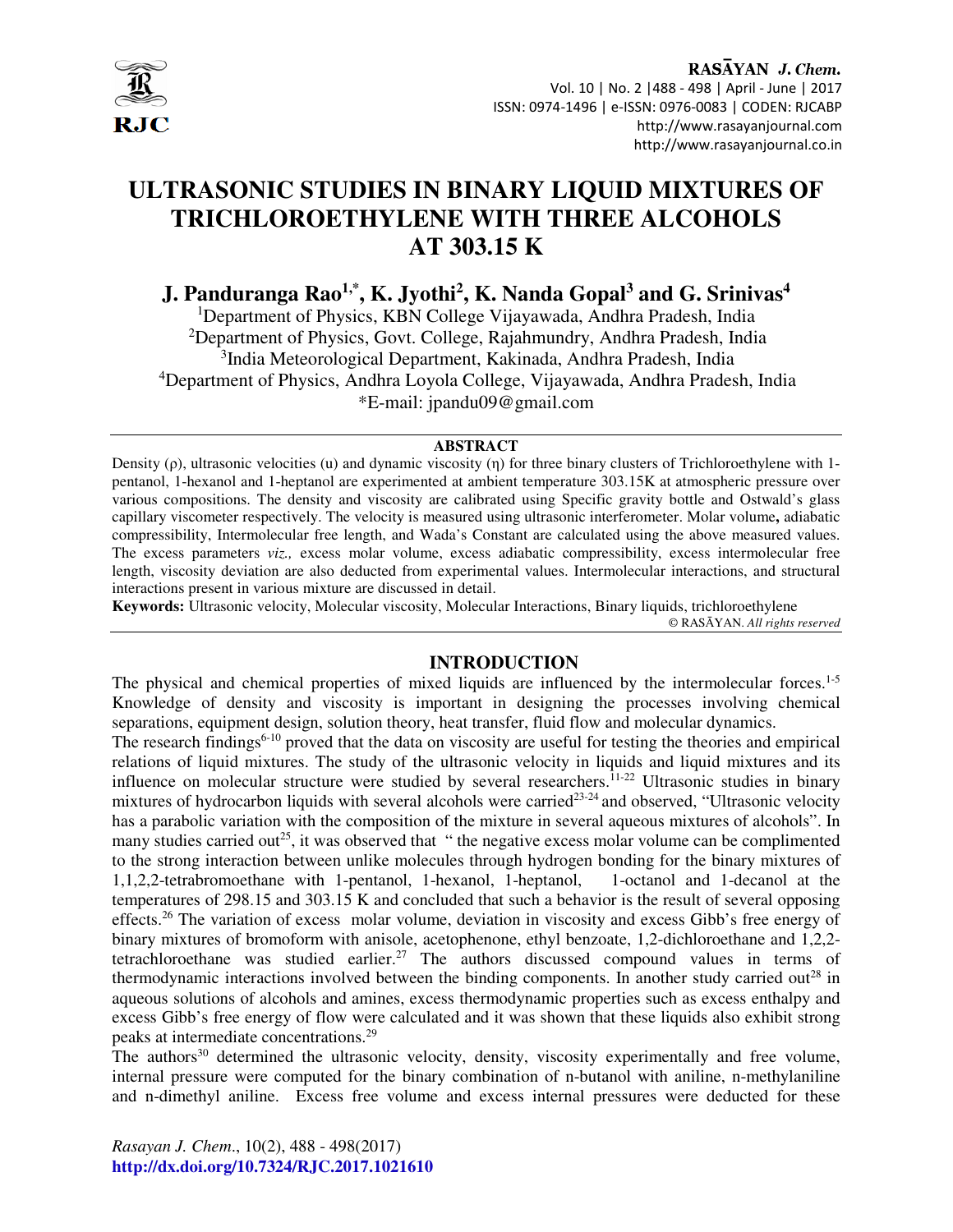systems. The results were discussed in the wake of emerging theories of molecular interaction involved and the chemical constitution of the liquid components.

The literature survey on the ultrasonic studies as mentioned above indicates that though investigations on various properties of binary liquid mixtures have been carried out, not much work has been done on Trichloroethylene with alcohols. Therefore, detailed investigations on three binary liquid mixture, systems viz,

(1.) Trichloroethylene + 1-pentanol,

(2.) Trichloroethylene + 1-heptanol and

(3.) Trichloroethylene+ 1-hexanol

were undertaken to obtain reliable velocity, density and viscosity data at 303.15 K in the entire range of compositions. From these data, Molar volume  $(V)$ , Excess molar volume  $(V^E)$ , Adiabatic compressibility (β<sub>ad</sub>), Acoustic impedance (Z), Deviation in adiabatic compressibility ( $Δβ<sub>ad</sub>$ ), Intermolecular free length (L<sub>f</sub>) Excess intermolecular free length ( $\Delta L_f^E$ ), Deviation in viscosity ( $\Delta \eta$ ), excess acoustic impedance  $(Z<sup>E</sup>)$  Rao's Constant (R) Wada's Constant (W) were also calculated. The data ascertained was employed to understand intermolecular interactions between the unlike molecules and to test the theories of solutions.

#### **EXPERIMENTAL**

High purity and AR grade samples used in the present study were obtained from Merck Co. Inc., Germany. The liquids were distilled before use and mixed in the desired proportions using burette and are allowed to stay for 5 or 6 hours to attain thermal equilibrium before reading the experimental observations. Dissolved gases in the organic liquids are often a source of bubble formation, which introduces error in density measurements. In order to supersede the difficulty, all the liquids were degassed before taking readings. Variable path ultrasonic interferometer having a gold plated x – cut quartz crystal with a natural frequency of 2 MHz with an accuracy of  $+ 0.1 \text{ ms}^{-1}$ supplied by M/s Mittal enterprises ( model-05 F ), New Delhi (India), was used in the investigation. A digitally operated constant temperature bath to circulate water through the double walled measuring cell made of steel with a thermostat fixed with accuracy of + 0.05% was used to control the temperature. The densities of all the liquids and liquid mixtures have been measured using a 10ml specific gravity bottle. The weight of the solution was measured correct to 0.1 mg. by means of chemical balance. The viscosities have been determined by means of Ostwald's viscometer with an accuracy  $0.001$ Nm<sup>-2</sup>s. The Viscometer was calibrated before use. The measurement of densities, viscosities and velocities for all the mixtures has been made at 303.15K. The time of flow of water and time of flow of solution were measured using digital stopwatch. In the entire experimental work, measurements have been made five times and the average values were taken into consideration to reduce the possible experimental error. The variation in the measurements is within an error of 0.1%.

#### **Theory**

**Excess Volume (** $V^E$ **) If V is the mean molar volume of a binary liquid combination. Excess molar volume** is calculated using the relation:

 $V^E = V - (V_1 X_1 + V_2 X_2)$  (1)

Where,  $V_1$   $V_2$  and  $X_1$ ,  $X_2$  are the molar volumes and the mole fractions of binary liquid mixture respectively.

**Adiabatic Compressibility (βad)** Preconceiving that ultrasonic absorption is negligible, adiabatic compressibility can be arrived from the density and velocity of ultrasonic sound using the relation:  $β<sub>ad</sub> = 1/ρU<sup>2</sup>$ (2)

#### **Acoustic Impedance (Za)**  The specific acoustic impedance is:

 $Za = Up$  (3)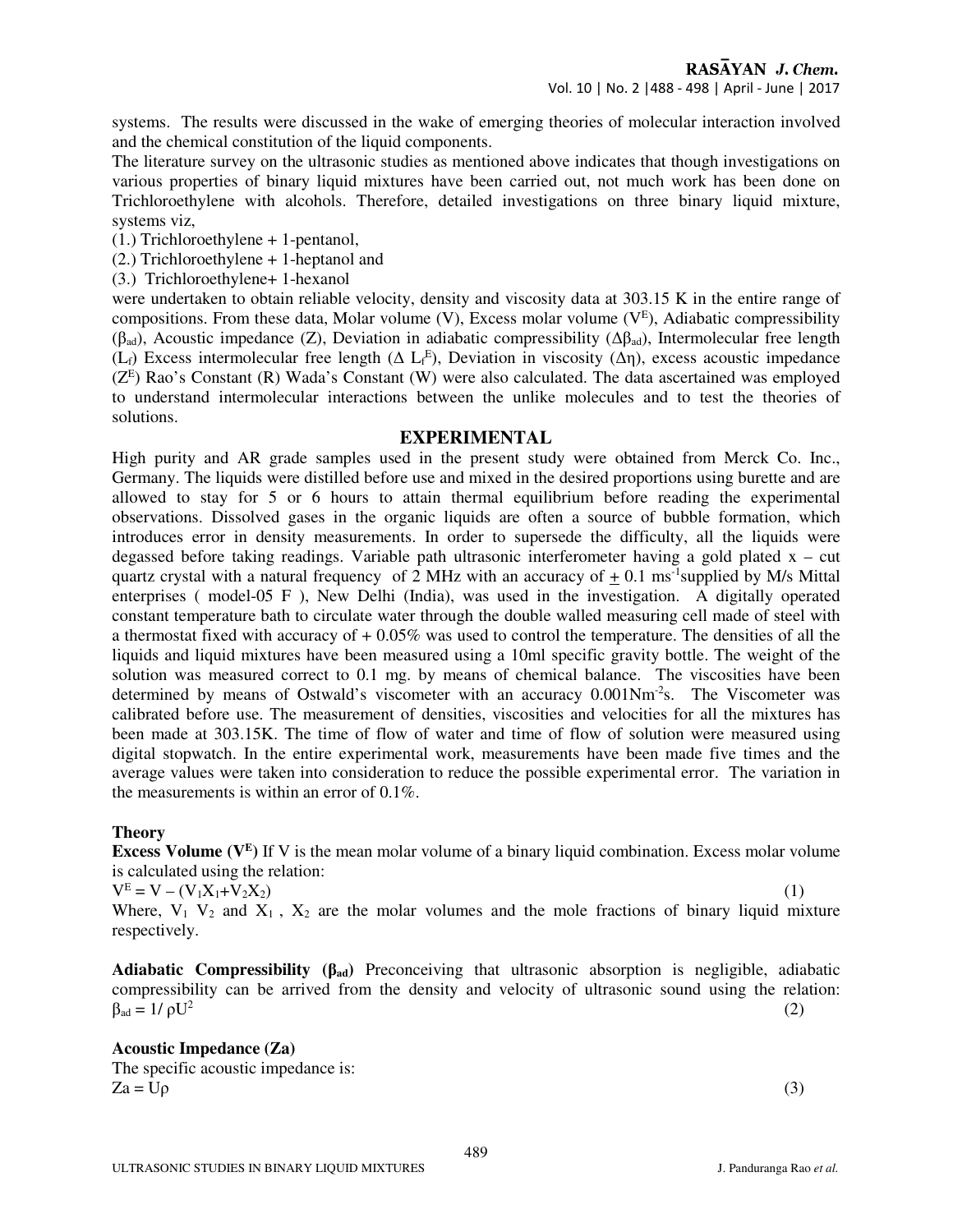RASAYAN J. Chem.

Vol. 10 | No. 2 |488 - 498 | April - June | 2017

**Deviation in adiabatic compressibility (** $Δβ<sub>ad</sub>$ **)** at a given mole fraction is given by:

 $\Delta \beta_{\text{ad}} = \beta_{\text{ad}} - (\beta_{\text{ad}} 1X_1 + \beta_{\text{ad}} 2X_2)$  (4) Where,  $\beta_{ad}$  1 and  $\beta_{ad}$  2 are the individual adiabatic compressibility values of pure liquids in the binary clusters at that temperature.

**Intermolecular free length (Lf)** is obtained from the formula:

 $L_f = K (\beta_{ad})^{1/2}$  (5)

Where, K is Jacobson's constant.

## **Excess Intermolecular free length (L<sup>f</sup> E )** has been determined as:

 $L_f^E = L_f - (L_{f1}X_1 + L_{f2}X_2)$  (6)

Where,  $L_{f1}$  and  $L_{f2}$  are the isolated intermolecular free length values of pure liquids in the binary mixtures

## **Deviation in Viscosity (∆**η**)** is calculated by:

 $\Delta \eta = \eta_{\text{mix}} \cdot (X_{1\eta} + X_{2\eta 2})$  (7) Where,  $\eta_{mix}$ ,  $\eta_1$  and  $\eta_2$  are the viscosities of the liquid combination and the individual values of pure liquids respectively.

**Molar sound Velocity or Rao's constant (R)** are being calculated based on the following formula:  $R = VU^{1/3}$  (8)

**Molar Compressibility or Wada's Constant (W)** has been calculated using formula:  $W = M/\rho X \beta_{ad}^{-1/7}$  $^{1/7}$  (9)

Table-1: Comparison of experimental values of Density (ρ), Viscosity (η) and Ultrasonic Velocity (U) Values of pure liquids with literature values

| Component                          | Density $(g/cc)$          |        | Viscosity (centipoise) |           | Velocity $(m/s)$ |          |
|------------------------------------|---------------------------|--------|------------------------|-----------|------------------|----------|
|                                    | Experimenta<br>Literature |        | Literature             | Experimen | Literature       | Experime |
|                                    |                           |        |                        | tal       |                  | ntal     |
| Trichloroethylene<br>(HCIC=CCICI): | 1.4556                    | 1.4559 | 0.5362                 | 0.5365    | 1015             | 1016     |
| 1-Pentanol                         | 0.8086                    | 0.8087 | 3.73                   | 3.7309    | 1264             | 1264.5   |
| 1-Hexanol                          | 0.81165                   | 0.8117 | 4.683                  | 4.6834    | 1273             | 1275.5   |
| 1-Heptanol                         | 0.8149                    | 0.8088 | 6.188                  | 6.1778    | 1312             | 1316     |

#### **RESULTS AND DISCUSSION**

The measured values of ultrasonic velocity (U), density (ρ), viscosity (η) and computed values of deviation in viscosity (**∆**η), molar volume (V), excess molar volume (V<sup>E</sup> ), adiabatic compressibility (βad), acoustic impedance (Z), deviation in adiabatic compressibility  $(\Delta \beta_{ad})$ , intermolecular free length (L<sub>t</sub>), excess intermolecular free length  $(L_f^E)$ , excess velocity ( $U^E$ ), excess acoustic impedance( $Z^E$ ), Rao's constant (R) and Wada's constant (W) for the three binary liquid systems are presented in Tables-2,3,4,5,6 and 7 respectively.

The deviation in ultrasonic velocity with the mole fraction of trichloroethylene for the three systems indicates that there is a non-linear decrease in velocity without having any minimum as shown in Fig.-1. The non-existence of maxima or dip at any intermediate concentration of trichloroethylene with 1 pentanol, 1-hexanol and 1-heptanol indicate that there is no complex formation between components. These observations are in agreement with the general trends of the ultrasonic velocity variations in binary  $liquids<sup>31-37</sup>$ .

The existence of structure differences in species in solution is bound to have its effect in the other physical parameters. In order to examine such possibilities, excess volumes of the cluster were calculated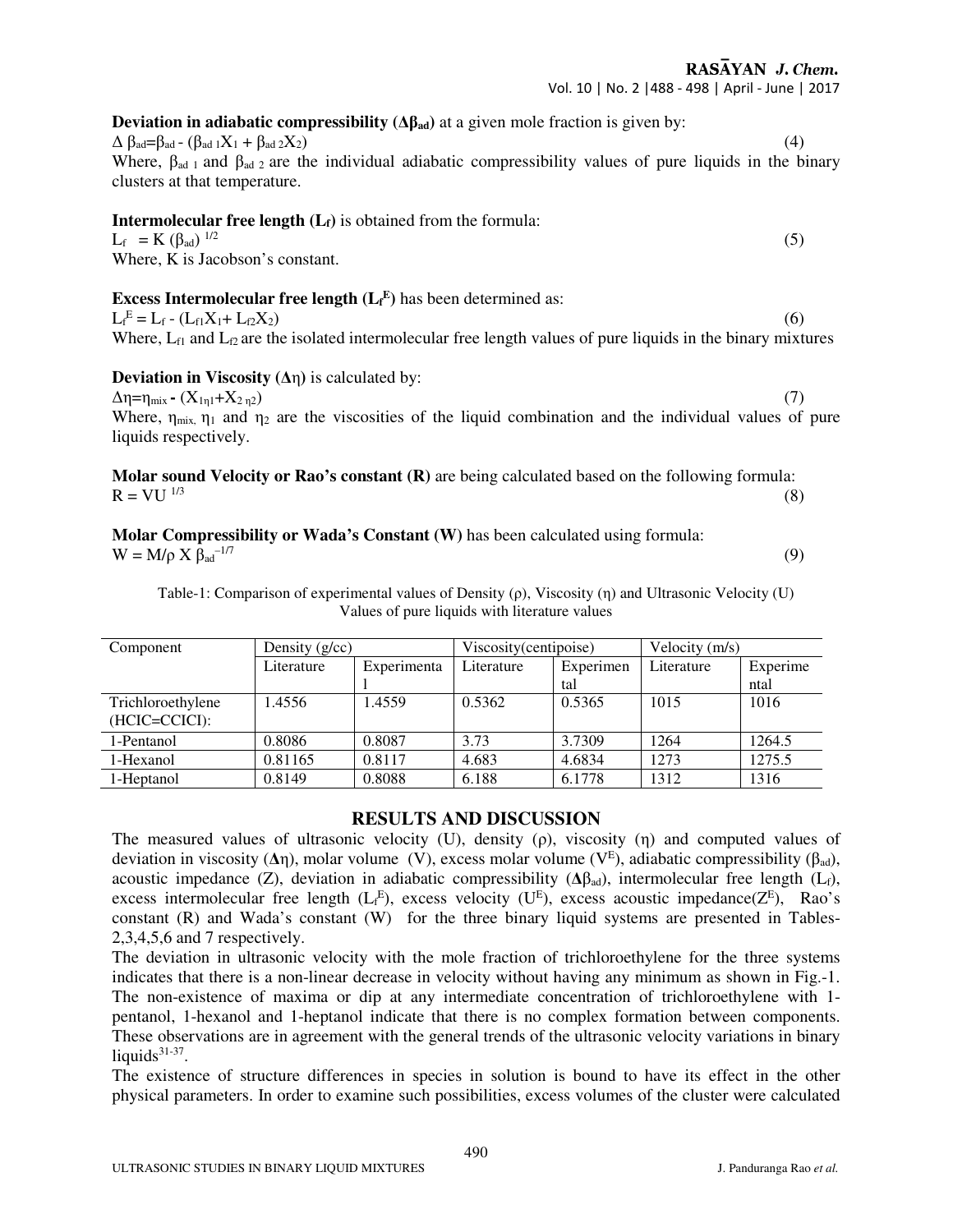as function of composition. In the entire range of composition at 303.15K the excess volumes for all the three systems were found to be negative, as shown in Fig.-2.

The data indicates that there exists a volume contraction in mixing and the negative excess volumes reach a minimum value at about 0.5 mole fraction of trichloroethylene. The three results indicate the closer approach of unlike molecules due to strong interaction<sup>38</sup>. The indication of excess volume ( $V^E$ ) of a system depends on the relative magnitude of expansion/contraction on mixing of two liquids. The V<sup>E</sup> becomes negative causing expansion and dominate the factors causing contraction, then  $V<sup>E</sup>$  becomes positive. On the other hand, if the contractive factors dominate the expansive factors, then  $V<sup>E</sup>$  becomes negative.

| Mole<br>fraction<br>X | (U)<br>m/s | $\rho$ x $10^{-3}$<br>kg/m <sup>3</sup> | η<br>Cp | $V_{\rm m}$<br>$cm-3 mol-1$ | $\beta$ ad $10^{12}$<br>$m^2 N^{-2}$ | $\rm L$ f<br>$10^{-10}$ m | R    | W    | Ζ       |
|-----------------------|------------|-----------------------------------------|---------|-----------------------------|--------------------------------------|---------------------------|------|------|---------|
| 0.0000                | 1264.50    | 0.8087                                  | 3.7309  | 109.0021                    | 77.3348                              | 0.5514                    | 5471 | 3034 | 1022.60 |
| 0.1183                | 1235.20    | 0.8762                                  | 3.3869  | 106.4439                    | 74.8034                              | 0.5423                    | 5301 | 2976 | 1082.28 |
| 0.2319                | 1206.06    | 0.9435                                  | 3.0494  | 104.0522                    | 72.8611                              | 0.5352                    | 5141 | 2921 | 1137.98 |
| 0.3411                | 1178.31    | 1.0104                                  | 2.7161  | 101.8379                    | 71.2828                              | 0.5294                    | 4993 | 2867 | 1190.58 |
| 0.4460                | 1152.00    | 1.0774                                  | 2.3886  | 99.7162                     | 69.9369                              | 0.5243                    | 4852 | 2815 | 1241.20 |
| 0.5471                | 1127.35    | 1.1440                                  | 2.0684  | 97.7316                     | 68.7792                              | 0.5200                    | 4721 | 2766 | 1289.69 |
| 0.6443                | 1104.00    | 1.2088                                  | 1.7516  | 95.9690                     | 67.8721                              | 0.5166                    | 4604 | 2721 | 1334.56 |
| 0.7381                | 1082.28    | 1.2726                                  | 1.4384  | 94.3487                     | 67.0869                              | 0.5136                    | 4496 | 2680 | 1377.28 |
| 0.8285                | 1061.74    | 1.3357                                  | 1.1303  | 92.8129                     | 66.4109                              | 0.5110                    | 4395 | 2640 | 1418.22 |
| 0.9158                | 1041.09    | 1.3969                                  | 0.8292  | 91.4526                     | 66.0491                              | 0.5096                    | 4302 | 2603 | 1454.27 |
| 1.0000                | 1016.00    | 1.4559                                  | 0.5365  | 90.2466                     | 66.5397                              | 0.5115                    | 4211 | 2566 | 1479.19 |

Table-2: System-1; Trichloroethylene + 1- Pentanol; Temperature – 303.15

Table-3: System-1; Trichloroethylene + 1- Pentanol; Temperature – 303.15k

| Mole fraction<br>X | $V_{m}^{E}$<br>$\mathrm{Cm}^3$ mol <sup>-1</sup> | $\beta_{ad}^E 10^{10}$<br>$\rm m^2$ $\rm N^{\text{-}1}$ | $\eta^E$<br>Cp | $L_f^E$<br>$10^{-10}$ m | $U^E$     | Z <sup>E</sup> |
|--------------------|--------------------------------------------------|---------------------------------------------------------|----------------|-------------------------|-----------|----------------|
| 0.0000             | 0.0000                                           | 0.0000                                                  | 0.0000         | 0.0000                  | 0.0000    | 0.0000         |
| 0.1183             | $-0.3390$                                        | $-1.2541$                                               | 0.0340         | $-0.0044$               | 0.1034    | 5.6590         |
| 0.2319             | $-0.6000$                                        | $-1.9700$                                               | 0.0594         | $-0.0069$               | $-0.8046$ | 9.4847         |
| 0.3411             | $-0.7670$                                        | $-2.3700$                                               | 0.0748         | $-0.0084$               | $-1.4349$ | 12.2415        |
| 0.4460             | $-0.9200$                                        | $-2.5828$                                               | 0.0826         | $-0.0093$               | $-1.6566$ | 14.9370        |
| 0.5471             | $-1.0100$                                        | $-2.6500$                                               | 0.0850         | $-0.0096$               | $-1.2056$ | 17.3038        |
| 0.6443             | $-0.9480$                                        | $-2.5069$                                               | 0.0790         | $-0.0091$               | $-0.3795$ | 17.7612        |
| 0.7381             | $-0.8100$                                        | $-2.2800$                                               | 0.0653         | $-0.0084$               | 1.1985    | 17.6707        |
| 0.8285             | $-0.6500$                                        | $-1.9800$                                               | 0.0460         | $-0.0074$               | 3.1240    | 17.3269        |
| 0.9158             | $-0.3740$                                        | $-1.4000$                                               | 0.0236         | $-0.0053$               | 4.1565    | 13.5422        |
| 1.0000             | 0.0000                                           | 0.0000                                                  | 0.0000         | 0.0000                  | 0.0000    | 0.0000         |

Table-4: System-2; Trichloroethylene +1- Hexanol; Temperature – 303.15K

| Mole fraction<br>Х | $(\mathrm{U\,})$<br>m/s | $\rho$ x $10^{-3}$<br>kg/m <sup>3</sup> | Cp     | $V_m$<br>$cm-3$ mol <sup>-1</sup> | $\beta$ ad $10^{12}$<br>$m^2 N^{-2}$ | $10^{-10}$ m | R    | W    | Ζ       |
|--------------------|-------------------------|-----------------------------------------|--------|-----------------------------------|--------------------------------------|--------------|------|------|---------|
| 0.0000             | 1275.5                  | 0.8117                                  | 4.6834 | 125.8839                          | 75.7257                              | 0.5456       | 6337 | 3514 | 1035.32 |
| 0.1342             | 1248.31                 | 0.8792                                  | 4.1688 | 120.6817                          | 72.9930                              | 0.5357       | 6031 | 3386 | 1097.48 |
| 0.2586             | 1219.40                 | 0.9464                                  | 3.6798 | 115.9456                          | 71.0606                              | 0.5285       | 5750 | 3266 | 1154.05 |
| 0.3741             | 190.40                  | 1.0135                                  | 3.2179 | 111.6024                          | 69.6288                              | 0.5232       | 5490 | 3153 | 1206.47 |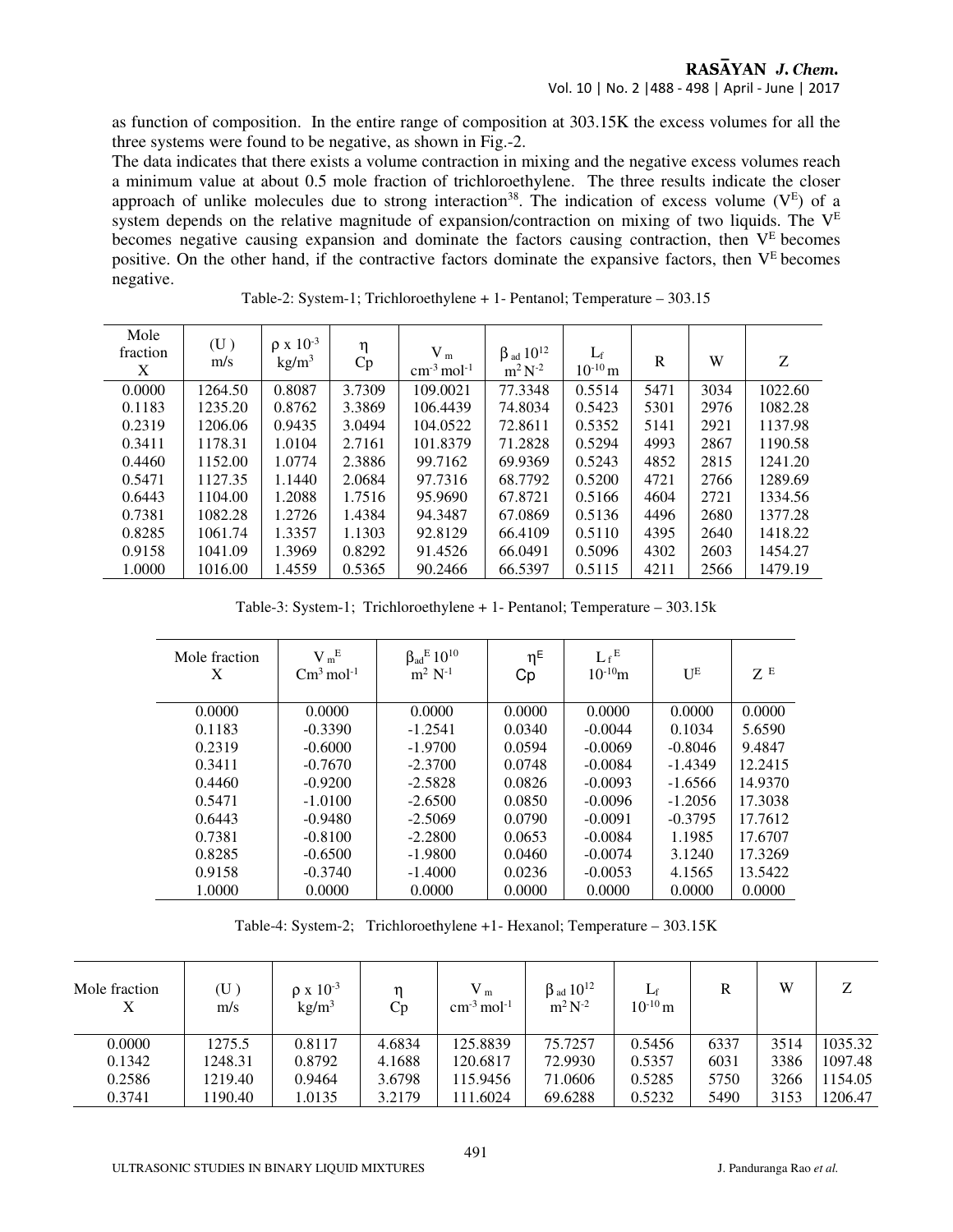# RASAYAN J. Chem.

| 0.4818 | 1163.12 | .0801  | 2.7812 | 107.6382 | 68.4395 | 0.5187 | 5254 | 3048 | 1256.23 |
|--------|---------|--------|--------|----------|---------|--------|------|------|---------|
| 0.5824 | 1137.27 | .1460  | 2.3671 | 104.0072 | 67.4654 | 0.5150 | 5039 | 2952 | 1303.33 |
| 0.6766 | 1112.52 | .2111  | .9695  | 100.6860 | 66.7103 | 0.5121 | 4843 | 2862 | 1347.41 |
| 0.7650 | 1089.06 | 1.2752 | .5900  | 97.6525  | 66.1187 | 0.5098 | 4663 | 2779 | 1388.75 |
| 0.8480 | 1066.64 | .3379  | .2258  | 94.8880  | 65.6958 | 0.5082 | 4500 | 2703 | 1427.06 |
| 0.9262 | 1044.25 | .3988  | 0.8755 | 92.3869  | 65.5574 | 0.5077 | 4351 | 2633 | 1460.74 |
| 0000.1 | 1016.00 | .4559  | 0.5365 | 90.2466  | 66.5397 | 0.5115 | 4211 | 2566 | 1479.19 |

Vol. 10 | No. 2 |488 - 498 | April - June | 2017

Table-5: System-2; Trichloroethylene +1- Hexanol; Temperature – 303.15K

|               |                                   |                               | $\eta^{\mathsf{E}}$ |              |         |         |
|---------------|-----------------------------------|-------------------------------|---------------------|--------------|---------|---------|
| Mole fraction | $V_{m}^{E}$                       | $\beta_{ad}^E 10^{10}$        | cp                  | $L_f^E$      |         |         |
| X             | $\mathrm{Cm}^3 \mathrm{mol}^{-1}$ | $\rm m^2$ $\rm N^{\text{-}1}$ |                     | $10^{-10}$ m | $U^E$   | $Z^E$   |
| 0.0000        | 0.0000                            | 0.0000                        | 0.0000              | 0.0000       | 0.0000  | 0.0033  |
| 0.1342        | $-0.4200$                         | $-1.5000$                     | 0.0419              | $-0.0053$    | 7.6339  | 2.5945  |
| 0.2586        | $-0.7240$                         | $-2.2900$                     | 0.0686              | $-0.0082$    | 10.9928 | 3.9678  |
| 0.3741        | $-0.9480$                         | $-2.6600$                     | 0.0860              | $-0.0096$    | 11.9939 | 5.0795  |
| 0.4818        | $-1.0740$                         | $-2.8600$                     | 0.0960              | $-0.0105$    | 12.6593 | 7.0319  |
| 0.5824        | $-1.1200$                         | $-2.9100$                     | 0.0990              | $-0.0107$    | 12.9191 | 9.4783  |
| 0.6766        | $-1.0850$                         | $-2.8000$                     | 0.0920              | $-0.0104$    | 12.6029 | 11.7578 |
| 0.7650        | $-0.9700$                         | $-2.5800$                     | 0.0788              | $-0.0097$    | 12.0691 | 13.8832 |
| 0.8480        | $-0.7750$                         | $-2.2400$                     | 0.0590              | $-0.0085$    | 11.2035 | 15.3334 |
| 0.9262        | $-0.4890$                         | $-1.6600$                     | 0.0330              | $-0.0063$    | 9.1038  | 14.3012 |
| 1.0000        | 0.0000                            | 0.0000                        | 0.0000              | 0.0000       | 0.0000  | 0.0044  |

Table-6: System-3: Trichloroethylene + 1- Heptanol; Temperature – 303.15K

| Mole fraction<br>X | $V_mE$<br>$\mathrm{Cm}^3 \mathrm{mol}^{-1}$ | $\beta_{ad}^E 10^{10}$<br>$m^2 N^{-1}$ | $\eta^{\rm E}$<br>cp | $L_f^E$<br>$10^{-10}$ m | $U^E$   | $Z^E$   |
|--------------------|---------------------------------------------|----------------------------------------|----------------------|-------------------------|---------|---------|
| 0.0000             | 0.0000                                      | 0.0000                                 | 0.0000               | 0.0000                  | 0.0000  | 0.0008  |
| 0.1503             | $-0.5520$                                   | $-1.8000$                              | 0.0550               | $-0.0067$               | 15.8262 | 1.8443  |
| 0.2847             | $-0.9290$                                   | $-2.6700$                              | 0.0875               | $-0.0101$               | 22.9343 | 2.1806  |
| 0.4056             | $-1.1800$                                   | $-3.1300$                              | 0.1063               | $-0.0119$               | 26.1131 | 3.3609  |
| 0.5149             | $-1.3120$                                   | $-3.3500$                              | 0.1156               | $-0.0128$               | 27.1178 | 5.6000  |
| 0.614              | $-1.3700$                                   | $-3.4400$                              | 0.1188               | $-0.0132$               | 26.8954 | 9.2466  |
| 0.7048             | $-1.3400$                                   | $-3.3500$                              | 0.1100               | $-0.0129$               | 25.2217 | 12.9630 |
| 0.7879             | $-1.2310$                                   | $-3.0600$                              | 0.0956               | $-0.0118$               | 22.0408 | 15.9046 |
| 0.8643             | $-1.0400$                                   | $-2.6200$                              | 0.0739               | $-0.0101$               | 17.9595 | 18.0171 |
| 0.9348             | $-0.6800$                                   | $-1.9200$                              | 0.0425               | $-0.0074$               | 12.7193 | 16.9029 |
| 1.0000             | 0.0000                                      | 0.0000                                 | 0.0000               | 0.0000                  | 0.0000  | 0.0044  |

The factors responsible for expansion in volume are as follows: 39-40

- 1. Loss of dipolar association (i.e., Breaking up of associates held by weaker forces or rupturing of H- bonding of component by the other namely, dipole-dipole or dipole-induced dipole interactions or by Van der Waals forces).
- 2. The nature of molecular structure, which does not allow fitting of one component into other component.
- 3. Steric hindrance, opposes the proximity of the constituent molecules. The negative  $V<sup>E</sup>$  values arise due to the supremacy of the following factors:
	- i. Chemical interaction across constituent molecules, such as hetero molecular associations through the formation of H-bond is known as strong specific interaction.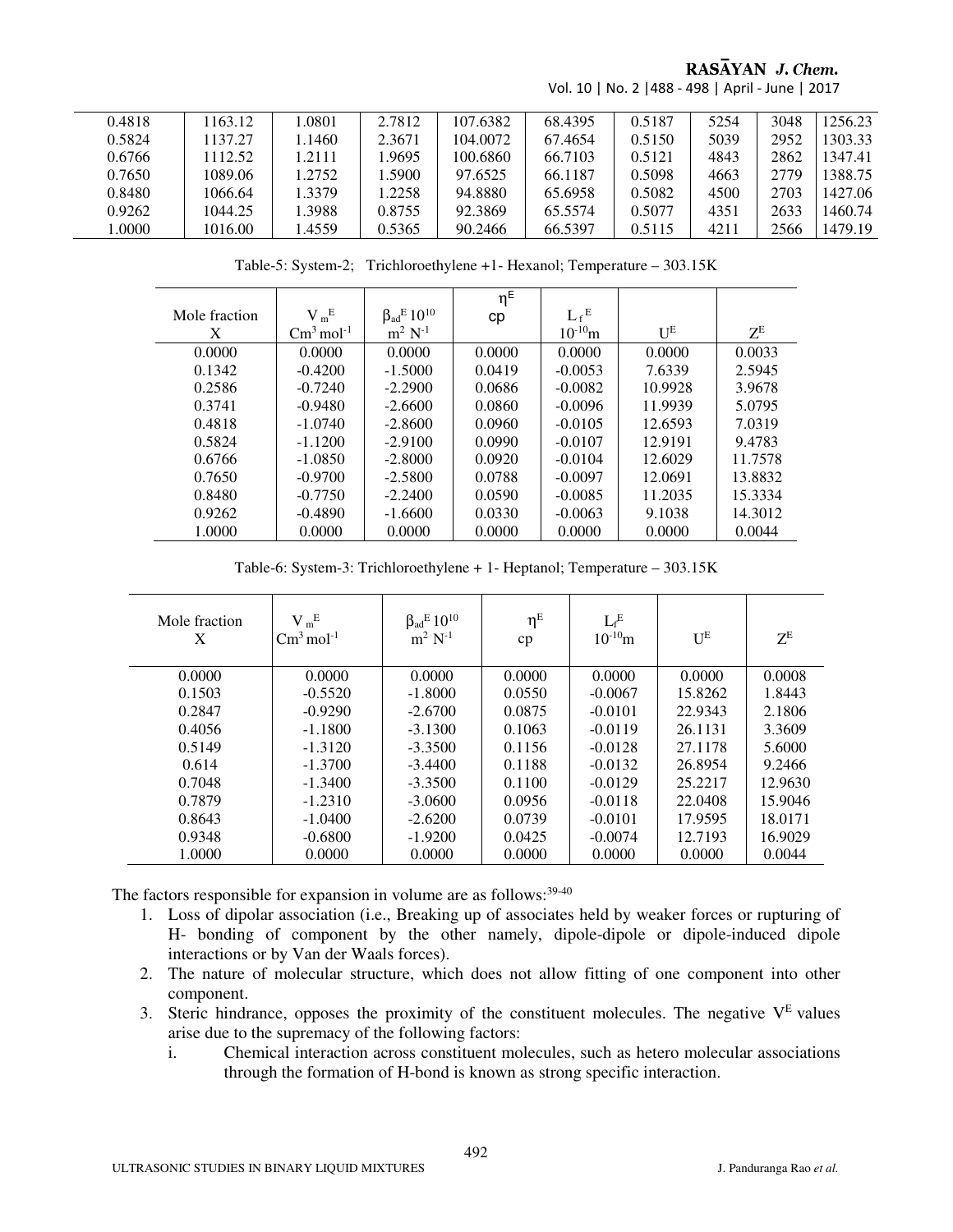- ii. Accommodation of one kind of molecule component into the other interstitials of molecules with each other component.
- iii. Nature of the molecular structure that favors fitting of the component molecules with each other.



The excess volumes of all the three systems were found to be negative at the temperature studied indicates the existence of strong dipole-dipole interactions between the components. This is due to the dominance of the above mentioned factors responsible for contraction in volume.



Several workers<sup>41-45</sup> observed similar trends. This behavior is attributed mainly to the specific interactions between unlike molecules of the systems.

Another important parameter to understand the structural adjustment in solution due to molecular interactions is the intermolecular free length. The intermolecular free length  $(L_f)$ , adiabatic compressibility  $(\beta_{ad})$  have inverse relationship with ultrasonic velocity (U) shown in Figures-3 and 4. Presence of maxima U and minima in βad and  $L_f$  at the same concentrations indicate strong interaction through the formation of hydrogen-bonding and dipole-dipole interactions between the components.<sup>46</sup>

For all the three systems the linear free length decreases with increases in the mole fraction of trichloroethylene. At an intermediate composition for all three systems the variation of excess free length with mole fraction Fig.-3 indicates that there exists a broad minimum in excess free length. In case of all the systems studied, the minimum value is obtained at about 0.5 mole fraction of trichloroethylene. The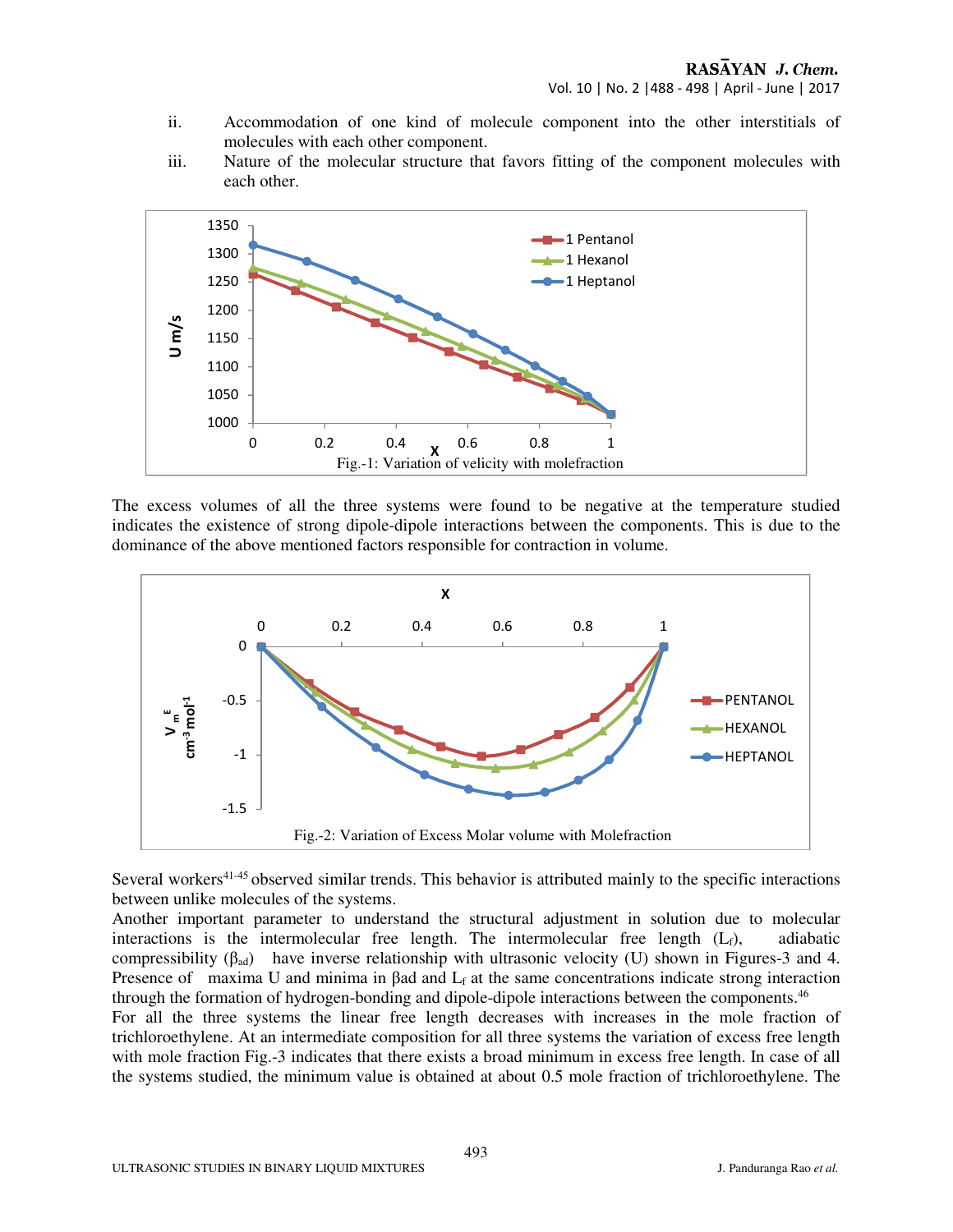negative excess mean free length for all the three systems in the entire range of compositions also indicates the existence of strong interaction between the components.<sup>47</sup>

Deviations in adiabatic compressibility can be explained in terms of its contributions made by the following factors:

(a) The difference in size and shape of the component molecule leads to decrease in sound velocity and increase in adiabatic compressibility and

(b) A decrease in free lengths as a result of dipole-dipole interactions or hydrogen bonded complex formation between unlike molecules leads to decrease of sound velocity and increase of compressibility.

The experimental values of deviations in compressibility in all the three systems at an intermediate composition are negative (Fig.-4).Negative deviations in compressibility indicates strong molecular interactions in liquid mixtures while positive sign is an indication of weak interactions due to dispersion forces. The negative deviation in compressibility for all the three systems studied indicate the existence of strong interaction between the unlike molecules.48-49

The diversity in viscosity  $(\Delta \eta)$  gives a quantitative estimate of intermolecular interactions. The  $\Delta \eta$  at each composition is obtained from the relation suggested by Fort and Moore<sup>50</sup>. The diversity in viscosity becomes positive as the strength of interaction increases. The ∆η values may be generally explained considering on the following factors:  $51-54$ 

- 1. The differences in the size and shape of the component molecules and the loss in dipolar interactions in pure components may contribute to a decrease in viscosity.
- 2. The specific interactions between unlike molecules in hydrogen bond formation and charge transfer complex may lead to increase in viscosity in combinations than in pure components.

The later effect introduces positive deviation while the former effect produces negative deviation in viscosity. The net deviation in viscosity is generally considered as a result of the two major effects. The deviations in viscosity for the three systems at the temperature (303.15 K) are negative indicating the dominance of nonspecific interactions between unlike molecules.

The experimental values of viscosities as a function of mole fraction of trichloroethylene for three systems are shown in Fig-5. The three systems exhibit a positive deviation of excess viscosity over entire mole fraction range with a maximum corresponding to a mole fraction of about 0.5 at the temperature studied. These deviations indicate specific molecular interactions between different molecules.

The variation in the size of the molecules will influence the intermolecular forces therefore the excess thermodynamic properties will be effected.55-56 An increase in the values of Z with the mole fraction of trichloroethylene for all the combinations shows the presence of specific interactions between unlike molecules.<sup>57-60</sup> The negative or positive deviations in  $Z^E$  and  $U^E$  from rectilinear dependence on composition of the mixtures indicate the extent of association or dissociation between unlike molecules and these are represented in Tables-3, 5 and 7 respectively for all the three systems studied over the entire range of combination at 303.15K. Positive deviations indicate the increase in strengthen of interaction between component molecules of the liquid mixtures.<sup> $61-64$ </sup>. The positive deviations in ultrasonic velocity can be interpreted in two opposing effects $65$  as:

- i. Components exert a mutual structure- breaking effect on mixing.
- ii. Hydrogen bond interactions between unlike molecules.

The first effect contributes to an increase in the free length, leading to a negative deviation in the speed of sound and the latter effect contributes to a positive deviation in the speed of sound.<sup>62</sup> The sign and magnitude of the actual deviation depend on the relative strengths of the two effects. The experimental values of U<sup>E</sup> focus that the latter effect dominates in all the three systems. From the above stated conclusion, it is clear that there is a strong association between unlike molecules in the liquid combinations and this interaction may be accompanied by the disruption of the structure of the components.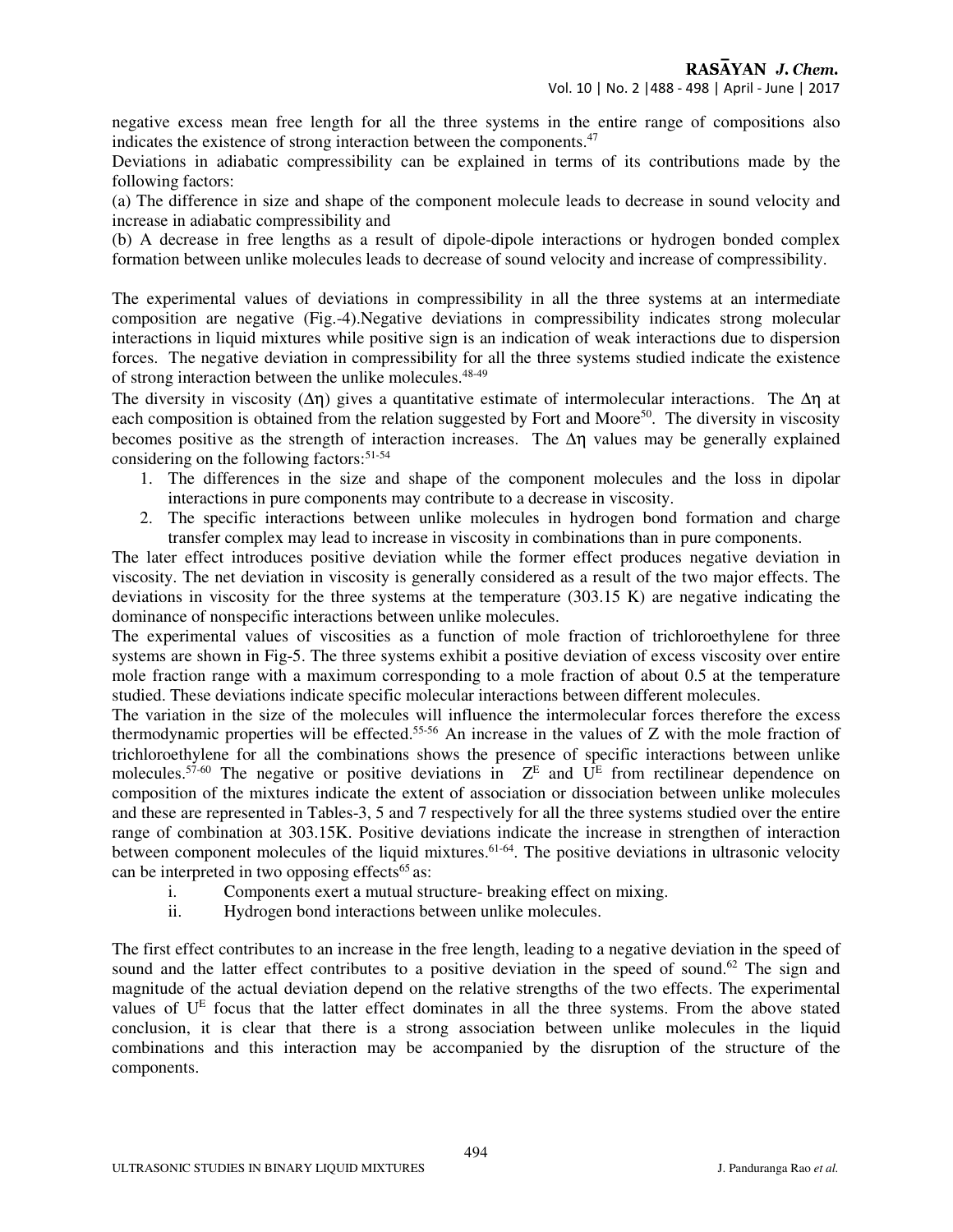RASĀYAN J. Chem.

Vol. 10 | No. 2 |488 - 498 | April - June | 2017

| Mole<br>fraction<br>X | (U)<br>m/s | $\rho$ x $10^{-3}$<br>kg/m <sup>3</sup> | η<br>Cp | $V_{\rm m}$<br>$cm-3$ mol <sup>-1</sup> | $\beta$ ad $10^{12}$<br>$m^2 N^{-2}$ | $L_f$<br>$10^{-10}$ m | $\mathbf R$ | W    | Ζ       |
|-----------------------|------------|-----------------------------------------|---------|-----------------------------------------|--------------------------------------|-----------------------|-------------|------|---------|
| 0.0000                | 1316.00    | 0.8088                                  | 6.1778  | 143.6696                                | 71.3916                              | 0.5298                | 7308        | 4044 | 1064.38 |
| 0.1503                | 1286.74    | 0.8771                                  | 5.3849  | 135.0881                                | 68.8624                              | 0.5203                | 6820        | 3822 | 1128.57 |
| 0.2847                | 1253.53    | 0.9451                                  | 4.6593  | 127.5317                                | 67.3403                              | 0.5145                | 6383        | 3620 | 1184.65 |
| 0.4056                | 1220.44    | 1.0127                                  | 3.9962  | 120.8231                                | 66.2938                              | 0.5105                | 5993        | 3437 | 1235.97 |
| 0.5149                | 1188.66    | 1.0798                                  | 3.3889  | 114.8516                                | 65.5435                              | 0.5076                | 5647        | 3273 | 1283.55 |
| 0.6142                | 1158.64    | 1.1465                                  | 2.8318  | 109.4876                                | 64.9716                              | 0.5054                | 5338        | 3124 | 1328.40 |
| 0.7048                | 1129.77    | 1.2124                                  | 2.3116  | 104.6751                                | 64.6218                              | 0.5040                | 5060        | 2989 | 1369.72 |
| 0.7879                | 1101.67    | 1.2772                                  | 1.8287  | 100.3470                                | 64.5088                              | 0.5036                | 4810        | 2866 | 1407.11 |
| 0.8643                | 1074.68    | 1.3408                                  | 1.3761  | 96.4574                                 | 64.5782                              | 0.5039                | 4586        | 2754 | 1440.91 |
| 0.9348                | 1048.29    | 1.4014                                  | 0.9470  | 93.0520                                 | 64.9362                              | 0.5053                | 4388        | 2655 | 1469.03 |
| 1.0000                | 1016.00    | 1.4559                                  | 0.5365  | 90.2466                                 | 66.5397                              | 0.5115                | 4211        | 2566 | 1479.19 |
|                       |            |                                         |         |                                         |                                      |                       |             |      |         |

Table-7: System-3; Trichloroethylene + 1- Heptanol; Temperature – 308.15K



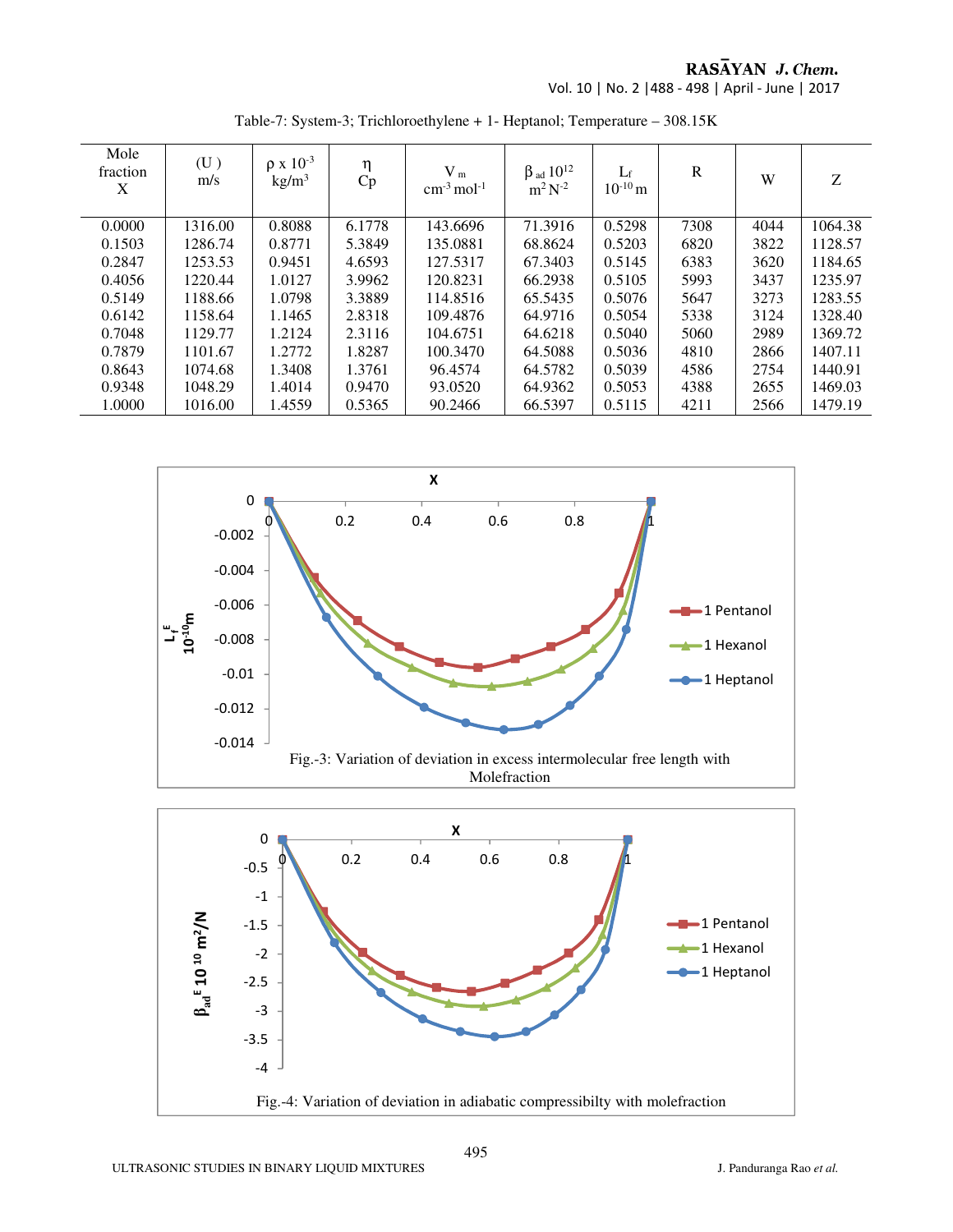

Strong interactions arise among the components of a liquid combination leading to formation of molecular aggregates and more compact structures leading to the sound waves to travel faster through the combination and therefore the speed of sound deviations will be positive. On the other hand, if the predominant effect in the combination is structure breaking and results in expansion, the speed of sound through the combination will be slower and the deviation will be negative.<sup>65</sup> In the present study the excess ultrasonic velocity of all binary clusters are positive which indicate that structure making effect is predominant.<sup>66-67</sup>

#### **CONCLUSION**

In this work, we have measured density, viscosity and velocity of sound using binary clusters of trichloroethylene with 1-pentanol, 1-hexanol and 1-heptanol at the temperature 303.15K. Deviations in speed of sound, excess molar volume, viscosity, adiabatic compressibility, excess free length and acoustic impedance are calculated. The deviation in viscosity and acoustic impedance show positive behavior, while excess molar volume, deviation in adiabatic compressibility and excess free length show negative behavior for the systems under investigation indicating strong interactions between the components. However, the deviation in sound showed positive trend.

#### **ACKNOWLEDGEMENT**

One of the authors (J. Panduranga Rao) is thankful to UGC for the financial assistance for the minor research project with title "Ultrasonic studies on Binary liquid mixtures of trichloro ethylene with three alcohols at 303.15 K" Ref. No. MRP -5926/15 (MRP/UGC-SERO) Dtd: 13.01.2015.

#### **REFERENCES**

- 1. P. Deepali, M. L. GulwadeNarwade and K. N. Wadodkar, *Indian J. Chem.*, **43A**, 2102 (2004).
- 2. J. Galka, L. Suaki and K. P. Tomczy, *J. Chem.Thermodyn.*, **9,** 673 (1997).
- 3. V. Kannappan and Jaya Santhi, *Indian J. Pure Appl.Phys.*, **43,** 750 (2005).
- 4. M. F. Bolotnikov, Y. A. Neruchev, Melikhov, V. N. Verveyko and M. V. Verveyko, *J. ChemEng. Data*, **50**, 1095(2005).
- 5. C. Valles, E. Perez, A. M. Mainar, J. Santafe and M. Dominguez, *J. ChemEng. Data*, **51**, 1105 (2006).
- 6. L. Grunberg and A. H. Nissan, *Nature*, **164**, 799 (1949).
- 7. M. Tamura and M. Kurata, *Bull. ChemSoc. Japan*, **25**, 32 (1952).
- 8. R. K. Hind, E. Mc. Laughlin and A.R. Ubbelohde, *Trans. Faraday Soc.*, **56**, 328 (1960).
- 9. P. K. Katti and M. M. Chaudhri , *J. ChemEng. Data*, **9**, 442 (1942).
- 10. E.L. Heric, *J. ChermEng. Data*, **11,** (1996/66).
- 11. S. Parthasarathy, *Proc.Ind. Acad.So.c*, **2497**, 3285 (1935).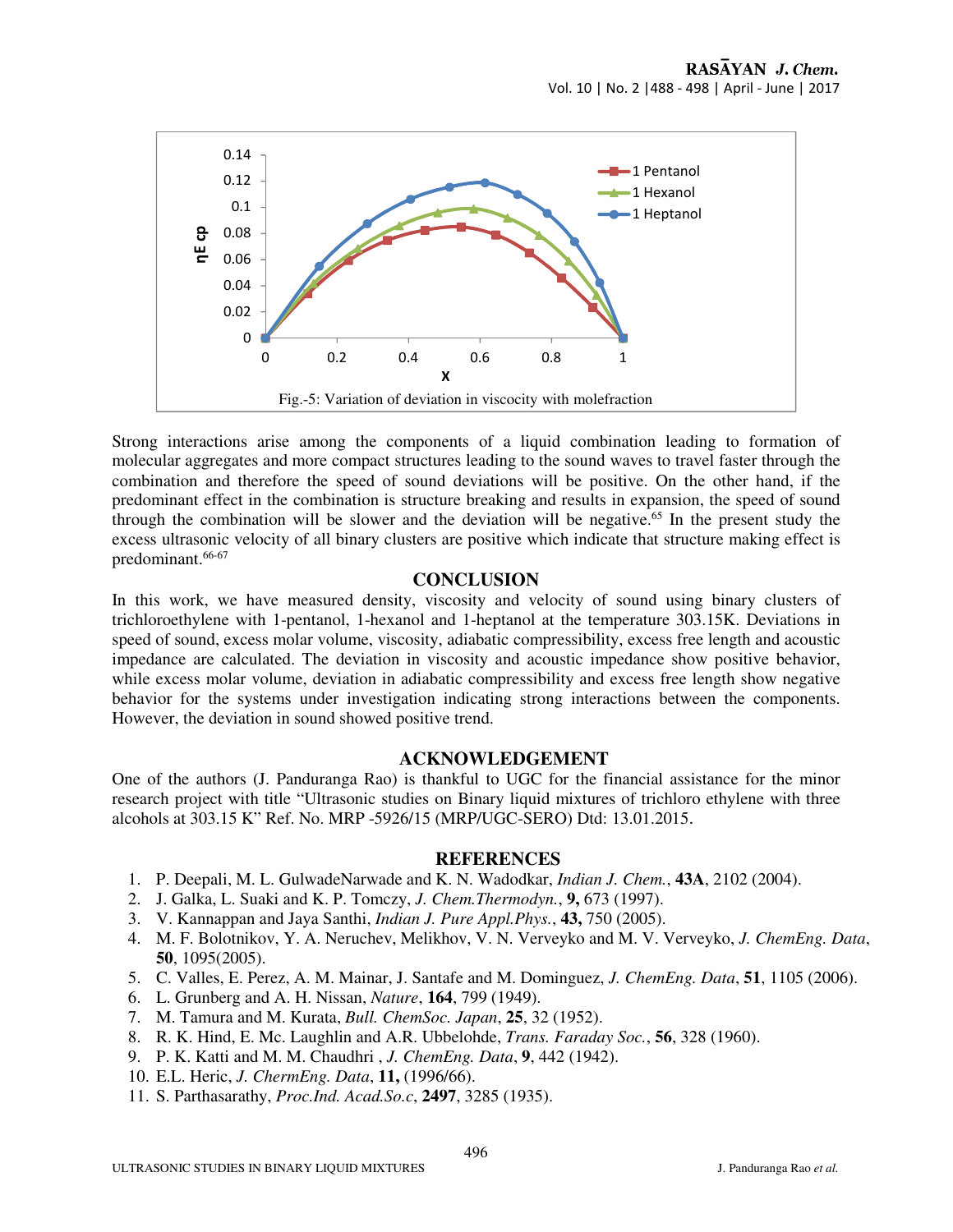- 12. R. Prasad, *Indian J. Phys.*, **19**, 47 (1945).
- 13. A. Weissler, *J. Chem.Phys.*, **15**, 210 (1947).
- 14. E. Seet, *Zeits.Naturfursch*, **59**, 559 (1964).
- 15. K.C. Reddy, *J. Phys.Soc.*, Japan, **19**, 559 (1964).
- 16. R.J. Fort and W R Moore, *Trans Faraday Soc.*, **61,** 2101 (1965).
- 17. M.T. Zafarani-Moattar and S. Sarmad, *J. ChemEng. Data*, **50**, 283 (2005).
- 18. B. Gonzalez, A .Dominguez and J. Tojo, *J. ChemEng. Data*, **51**, 1076 (2006).
- 19. C. M Kinart, W.J. Kinart and Checinska- D Majak, *J. ChemEng. Data*, **48**, 1037 (2003).
- 20. D.S. Wankhede, M. K. Lande and B R Arbad, *J. ChemEng. Data*, **50**, 2 61 (2003).
- 21. M.I. Aralaguppi and J. G. Baragi, *J. Chem.Thermodyn.*, **38**, 434 (2006).
- 22. B. Gonzalez, A. Dominguez and J. Tojo, *J. Chem.Thermodyn.*, **38**, 07 (2006).
- 23. F. Danusso, *RC. Acd. Nas. Lincei.*, **17**, 114, 234(1954).
- 24. G.W. Willard, *J. Acoust.Soc.Am.*, **9,** 223 (1947).
- 25. M.N.M. Al-Hayam and M. A. M. Al-Baer, *J. Chem.Thermodyn*, **38**, 1100 (2006).
- 26. A.J. Treszczanowicz, O. Kiyohara and G. C. Benson, *J. Chem.Thermodyn*, **13**, 253 (1981).
- 27. S.S.S. Srikanth, Joshi, T.M Aminabhavi and S.S Shukla, *Indian J. Tech.*, **29**, 319 (1991).
- 28. T.H. Aminabhavi and L.S. Manjaeshwar, *Indian J. Chem.*, **27A**, 1721 (1988).
- 29. G. Felix and L. Huyskons, *J. Phys.Chem.*, **79**, 2316 (1975).
- 30. N. Prasad and R. P. K. Ray, *J. Pure Appl. Ultrason.*, **30**, 31 (2008).
- 31. M. M. H. Bhuiyan, and M. H. Uddin, *J. Mol. Liquid*, **138**, 139 (2008).
- 32. M. V. Rathnam and SudhirMohite, *J. ChemEng. Data*, **50**, 325 (2005).
- 33. H. Wang, W. Liu and Wu Y, *J. Chem.Thermodyn*, **36**, 1079 (2004).
- 34. Rita Mehra and A.K Gaur, *J. Indian Council Chem*, **26(1),** 85 **(**2009).
- 35. R.C. Katyal, S. Sing , V. K. Rattan, K. Pawan and S. Acharya, *J. ChemEng. Data*,**48** , 1262 (2003).
- 36. B. Rangith Kumar, S. AsraBanu, K. Amara Jyothi, T.S. Jyostna and N. Satyanarayana, *Indian J. Pure and Appl. Phys.*,**47,** 511 (2009).
- 37. M.I. Aralaguppi and J. G. Baragi, *J. Chem.Thermodyn.*, **38,** 434 (2006).
- 38. J. Veeraswamy and N. Satyanarayana, Rasayan *J. Chem.*, **1,** 602-608 (2008).
- 39. V. Syamala, P. Venkateswarlu and K. Siva Kumar, *J. Chem.Eng. Data*, **51**, 928 (2006).
- 40. D. Papamatthaiakis, FryniAroni and V. Havredaki, *J. Chem. Thermodynamics*, 40 (2008)107.
- 41. Haijun Wang, Wei Liu and Yonghua Wu, *J. Chem. Thermodynamics*, **36**, 1079 (2004).
- 42. N. G. Tsierkezos, L E Molinou and A.C. Fillippou, *J. Sol. Chem.*, **34,** 1371 (2005).
- 43. R. Uvarani and J. Siva Pragasam, *E- Journal of Chemistry*, **6(4)** 1150 (2009).
- 44. N. G Tsierkezos and L. E Molinou, *Phys.Chem. Liquids*, **47**, 172 (2009).
- 45. L. Moravkova and J. Linek, *J. Chem.Thermodyn.*, **37**, 814 (2005).
- 46. V.K. Syal, U. Kumari, S. Chauhan and M.S. Chauhan, *Indian J. Pure Appl.Phy.*, **30**, 719 (1992).
- 47. S.J. Tangeda, S. boodidasnallani, *J. Chem. Thermodyn.*, **38**, 1438 (2006).
- 48. H. Iloukhani and Z. B. Nojini, *Phys.Chem.Liq.*, **43,** 429 (2005).
- 49. O. Kiyohara and G. C. Benson, *J. Chem.Thermodyn.*, **11,** 861 (1979).
- 50. R.J Fort and W.H Moore, *Trans. Faraday Soc.*, **61**, 2102 (1965).
- 51. S.S Joshi, *Indian J. Tech.*, **29**, 541 (1991).
- 52. T.M. Aminabhavi and R.H. Balundgi, *Indian J. Tech.*, **29**, 385 (1981).
- 53. R. Nigam D.S. K. and Mahal, *Indian J. Chem.*, **9A,** 1225 (1971).
- 54. G.C. Benson, P. J. D.' Arey and Y. P. Handa, *Thermo. Chem. Acta*, **46,** 295 (1981).
- 55. M.N. Islam, M.A. Ali, M.M Islam and M.K. Nahar, *Phys.Chem.Liq.*, **41(3)**, 271 (2003).
- 56. S.S. Joshi, T.M Aminabhavi, R Balundgi and S.S Shukla, *Indian J. Tech.*, **29**, 42 (1991).
- 57. D.S. Wankhede, N. N. Wankhede, M.K. Lande and B.R. Arbad, *Indian J. Pure Appl.Phys.*, **44**, 909 (2006).
- 58. M.F. Bolotnikov, Y.A. Neruchev, Y.F. Melikhov, V.N. Verveyko and M.V. Verveyko, *J. Chem. Eng. Data*, **50**, 1095 (2005).